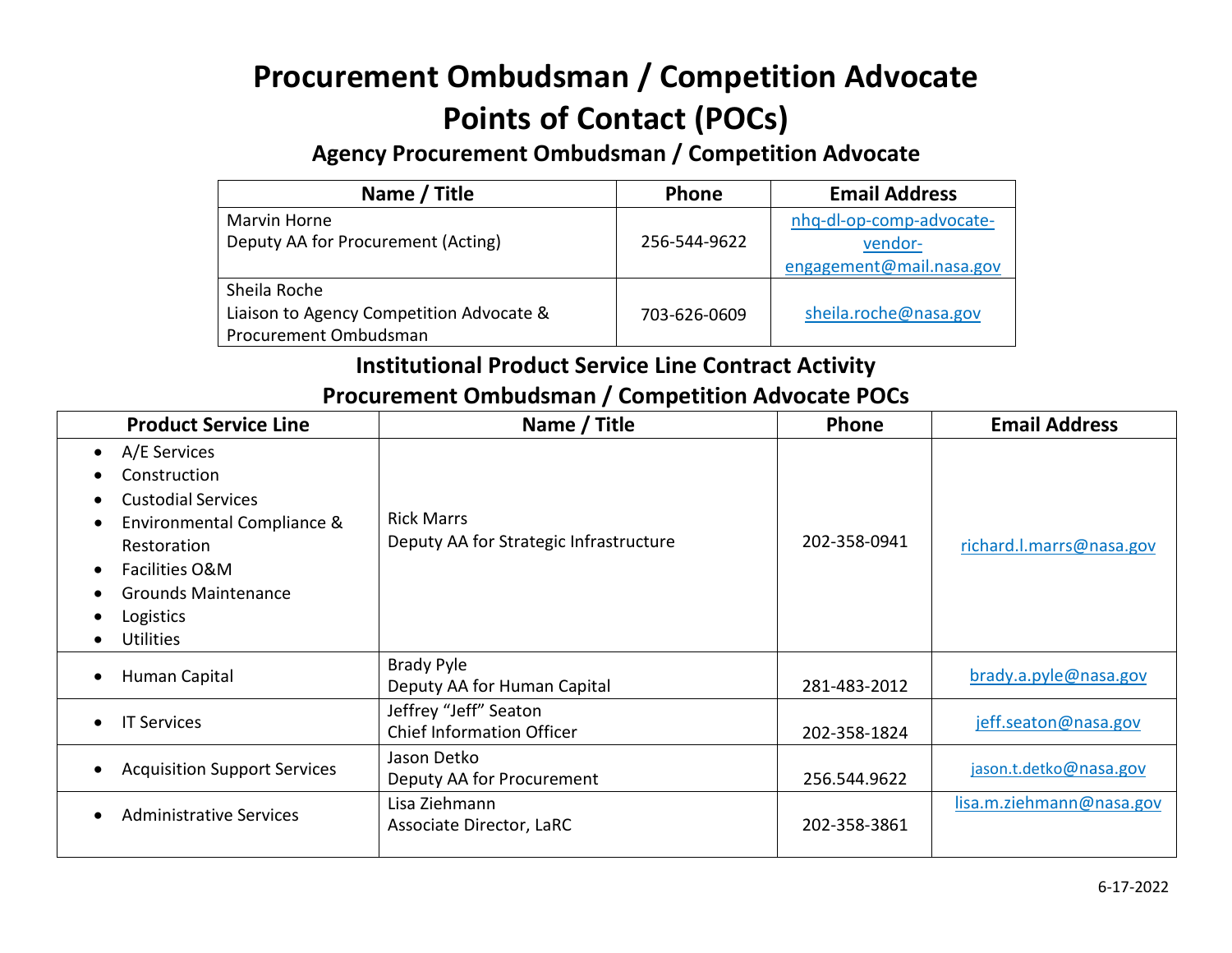#### **Institutional Product Service Line Contract Activity Procurement Ombudsman / Competition Advocate POCs**

| <b>Product Service Line</b>                                                   | Name / Title                                             | Phone        | <b>Email Address</b>       |
|-------------------------------------------------------------------------------|----------------------------------------------------------|--------------|----------------------------|
| <b>Communication Services</b>                                                 | <b>Marc Etkind</b><br>AA for Communications              | 202-664.2755 | marc.r.etkind@nasa.gov     |
| EEO / ODEO                                                                    | Stephen Shih<br>AA for Diversity and EEO                 | 202-358-3923 | stephen.t.shih@nasa.gov    |
| <b>Protective Services</b>                                                    | Joseph Mahaley<br>AA for Protective Services             | 202-358-3752 | joseph.s.mahaley@nasa.gov  |
| <b>Occupational Health</b>                                                    | Vince Michaud<br>Deputy Chief Health and Medical Officer | 202-358-4719 | vincent.michaud-1@nasa.gov |
| Project, Planning, and Control<br>(PP&C)<br><b>Financial Support Services</b> | Margaret Vo Schaus<br><b>Chief Financial Officer</b>     | 202-358-5262 | margaret.v.schaus@nasa.gov |

### **Program / Project Contract Activity Procurement Ombudsman / Competition Advocate POCs**

| <b>Procurement Location</b> | Name / Title                                                   | Phone        | <b>Email Address</b>         |
|-----------------------------|----------------------------------------------------------------|--------------|------------------------------|
| <b>AFRC</b>                 | <b>Bradley Flick</b><br><b>Deputy Center Director</b>          | 661-276-3769 | bradley.c.flick@nasa.gov     |
| ARC                         | Dave Korsmeyer<br>Associate Director for Research & Technology | 650-604-3114 | david.korsmeyer@nasa.gov     |
| $\bullet$ GRC               | Marla Perez-Davis<br>Center Director                           | 216-433-6755 | marla.e.perez-davis@nasa.gov |
| $\bullet$ GSFC              | Raymond "Ray" Rubilotta<br><b>Associate Director</b>           | 301-286-5867 | raymond.j.rubilotta@nasa.gov |
| <b>JSC</b>                  | Donna M. Shafer<br>Associate Director<br>Monica Foley          | 281-483-4258 | donna.m.shafer@nasa.gov      |
|                             | Assistant to the Center Director, Technical Mgmt.              | 281-244-0039 | monica.lee.foley@nasa.gov    |